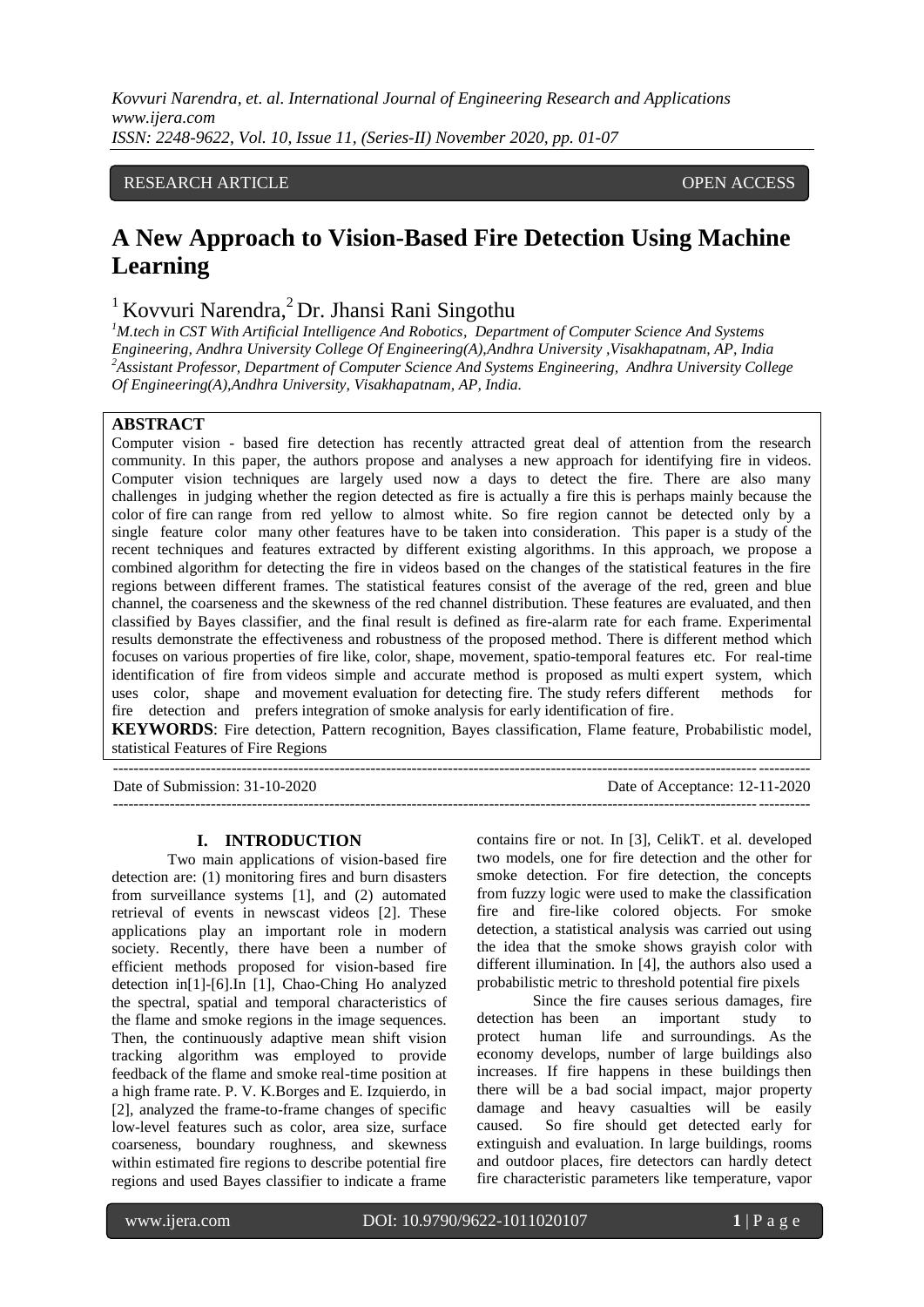and flame in the early time. First step to prevent the serious damages from fire is to detect the event properly. Various methods are there to detect fire which uses different properties of fire. An-other difficulty is to properly identify the characteristics of fire. The fires properties like color, shape, temporal energy, spatial characteristics are identified in different methods. The traditional methods use sensors to detect the fire which cannot be used for early detection. So video based or computer vision based methods are more appropriate for analysis. The fire properties can be identified effectively while analyzing videos. One of the most common problems found in the area of video technology for fire detection is that early identification of fire and its properties. The main causes of fire may be burning things, wildfire, and accidents so on. To detect these fires an efficient methodology is needed as early fire detection system. Fire detection is a key point in security systems. As the system performs, it must detect the fire as early as possible. Early detection of fire in a large area is a difficult task. To identify the properties of fire is also one of the important steps. The fire and fire colored objects are to be distinguished properly.

This was achieved by multiplying the probabilities of each individual color channel being fire. Habiboglu et al. proposed video-based fire detection method, in [6], which used color, spatial and temporal information by dividing the video into spatiotemporal blocks and used covariance-based features extracted from these blocks to detect fire. However, when the flickering behavior of flames cannot be visible in video, the method might perform poorly. The majority of the vision-based fire detection methods employ some type of hybrid model combining color, geometry and motion features. In general, fire detection systems first use some key features as a precondition to generate seed areas for candidate fire regions, then use the other features to determine the existence of fire in candidate fire regions. In most existing approaches, the color information and their derived descriptors like area size, surface coarseness, boundary roughness and skewness were mainly used for classification features[2]. However, using the color channels are not reliable enough to perform classification. Similarly, the classifying tasks based on the features derived from the color information cannot perform properly. In contrast to some works, we propose a new approach to solve the problem of fire detection by determining motion region, then this region is used to establish a vector of fire features. Bayes classifier uses the vector to indicate the motion region is contained fire or not. The number of

detected fire regions in a frame is used to compute fire-alarm rate of the frame.

# **II. STATISTICAL FEATURES OF FIRE REGIONS**

Intuitively, fire has some unique visual signatures such as color, geometry, and motion. Some proposed methods use these characteristics as interdependent parameters, for example, area size, boundary roughness, coarseness, skewness in[2] depended on definition of color. In this proposal, the authors evaluate these visual signatures of fire as independent features. A potential fire region is determined as a motion region. The statistical features in potential fire region include color, skewness of red channel histogram, and surface coarseness. In this paper different method for fire identification is studied. Initially the candidate region is to be identified to reduce the computation. From the analysis candidate region identification can be done based on background subtraction. The background subtraction gives a better result for identifying the moving object in the scene. Then the next step is to identify the fire region based on the candidate image block. From different methods studied color analysis gives almost true result for identification of fire region.

## **III. COMPARITIVE STUDY A. COLOR CONTEXANALYSIS BASED EFFICIENT REAL-TIME FLAME DETECTION ALGORITHM**

In this paper [Huan. Li, Shan. Chang, Lipng. Shao] designed a novel algorithm for fire detection in video for the industrial application which they named as Color Context Analysis based Efficient Real-time Flame Detection Algorithm (CCAFDA). The algorithm uses flame detection context based dynamic feature row vector and optical flame feature area vector to select the flame region in a frame. In this algorithm only flame feature area of each frame is considered and not the pixel features of the entire pixels in each frame. The algorithm scans pixels of the frame selectively which reduces the computational cost. But there are some conditions that need to be satisfied for the algorithm to function properly. One of the important condition among them is that, the flame should be stable and symmetrical in nature and the flame will not be extinguished suddenly. The main idea of the CCAFDA algorithm is that the position of the flame of the furnace will be concentrated over a particular region and hence there is no need to scan each pixels of each frame to get the fire region. In order to get the flame region initially the whole pixels of the first frame are scanned and when the flame region is detected the next flame onwards only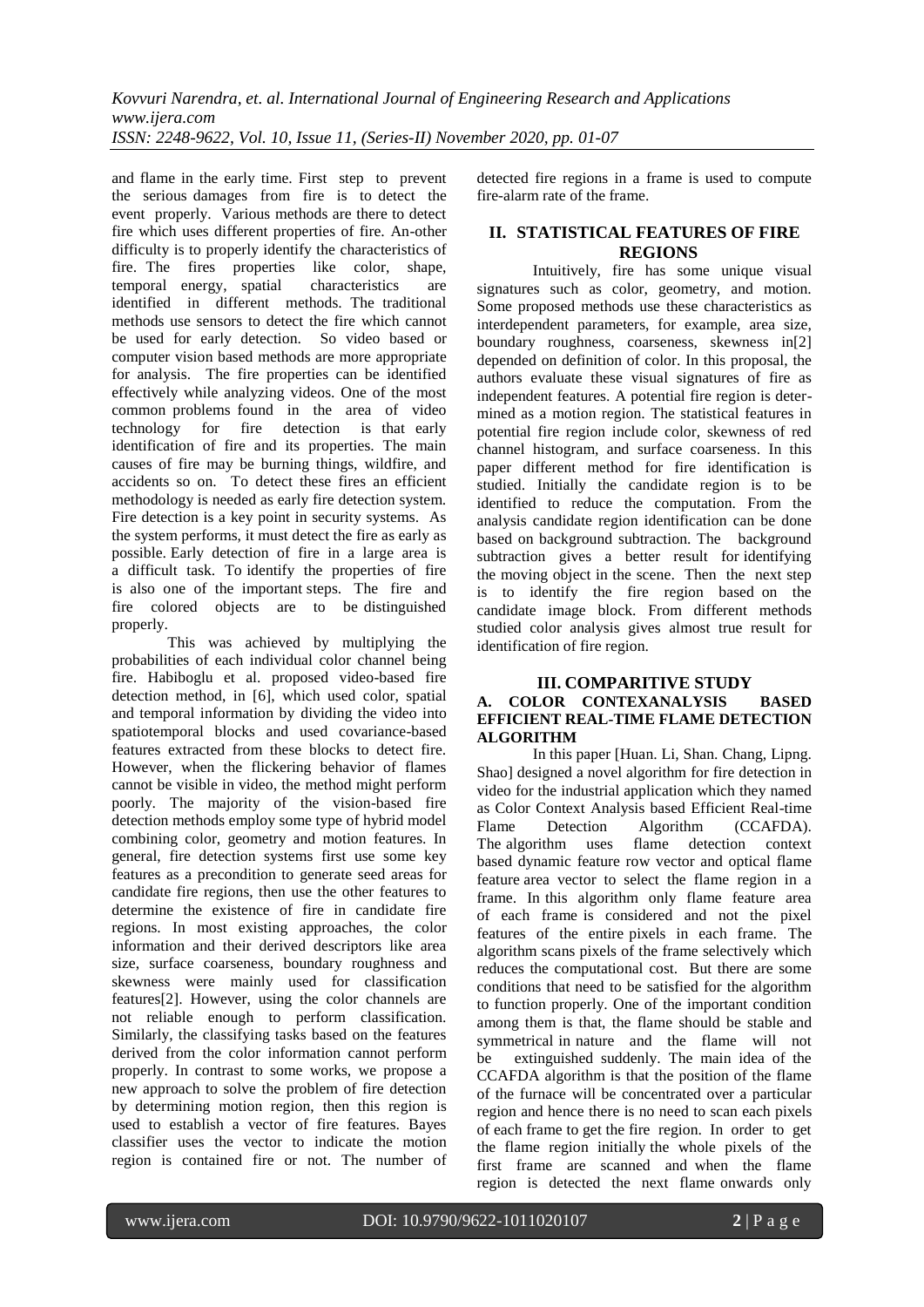the scanning is done in the detected region. The area of the flame region is checked in each frame and if the area goes down below the desired threshold which may be because the flame has extinguished then an alarm is produced that makes the workers alert. Each time when the flame area goes down below the threshold then for the next frame scanning is done for the entire image to detect the new flame region. The main advantage of this algorithm is that only the optimal flame area is scanned in each frame except for the first frame and hence it reduces the computational time and increases efficiency.

#### **B. A PROBABLISTIC APPROACH FOR VISION-BASED FIRE DETECTION IN VIDEOS**

In this paper [Paulo ViniciusKoerich Borges and EbroulIzquierdo] have proposed a probabilistic model for detecting the fire. The method proposed is applicable in surveillance application and aim of this paper is not identifying the fire pixel but to determine if fire is present in the video. Here frame-to-frame changes of features are analyzed for detecting the fire in a video. The initial step is creating a potential fire region and then the features are extracted from this region. The features described in this paper are color, surface coarseness, and randomness of area size, boundary roughness and skewness. For a fire region the randomness of area size is large as compared to the non-fire region. The variance is the factor that describe the surface coarseness property of fire. The fire region show more amount of surface coarseness than non-fire region and this is because of the rapid change of pixel value in the fire region. While in case of skewness the fire region shows high negative value in the red channel. The values of each of these features are evaluated for different regions that is fire and non-fire regions to determine the threshold value for each of them. And then based on this threshold value the Bayes classifier recognizes whether the detected region is a fire or not. The main advantage of method used in this paper is that the features used are simple statistical features of fire and hence allows fast processing

#### **C.A NOVEL WAY FOR FIRE DETECTION IN VIDEO USING HMM**

In this paper [Jian Ding and Mao Ye] have concentrated their work to complex environment where the burning of fire is more irregular. The first step in this method is detecting the candidate region, the candidate region refers to the common region resulting from both motion region and fire colored pixel region. For motion extraction background subtraction is used and all the process is done in RGB color space. The second step was arranging the control points to get the flickering character of burning fire, these are the points along the contour regions of the candidate area. By setting a threshold value the control points are checked that it belongs to fire area or a non-fire area. The final step in this paper is Flame Flickering model by HMM. Here the final sequence obtained in the previous step is used for training the HMM parameters. Recognition of each control points from the boundary of the candidate region are done and finally a threshold value is obtained which helps in distinguishing the fire and non-fire points

#### **D.SPATIAL-TEMPORAL STRUCTURAL AND DYNAMIC FEATURES FOR VIDEO FIRE DETECTION**

In this paper [Hongcheng Wang, Alan Finn, OzyurtErdinc and Antonio Vincitore ] Spatial-Temporal features of fire is extracted for fire detection and is designed for surveillance application. There are mainly three modules involved in the detection of fire: Pixel-Level processing, Blob-Level Feature Extraction and SVM classifier. The initial stage is similar to that described in the previous paper. Here the blob regions are formed from Motion Extraction and Hot Spot Detection. For motion extraction unlike from the simple background subtraction frame differencing method Adaptive Gaussian Mixture model is used here. Hot spot detection is done in HSI model where the high intensity regions are segmented. The common of both the regions that is the Blob region is found by connected component analysis. The next step Spatial –Temporal feature extraction is done from this blob region. The Spatial –Temporal feature include both Spatial –Temporal structural feature and Spatial –Temporal contour dynamic feature. In Spatial-Temporal Feature extraction the blobs obtained are observed for a period of time T, through this period of time the statistics of motion and structural patterns of blob are obtained. For this purpose two patterns are generated: Accumulated Motion Mask (AMM) and Accumulated Intensity Template (AIT). These patterns captures two important properties of fire i.e. flickering pattern and ringing structure of flame. For Accumulated Motion Mask, the motion mask is obtained from background subtraction method and it captures the flickering properties of fire. Accumulated Intensity Template is found by averaging the intensity region of the motion mask for a particular interval of time and it captures the ringing structure of flame which occurs due to the temperature variations in different regions of fire.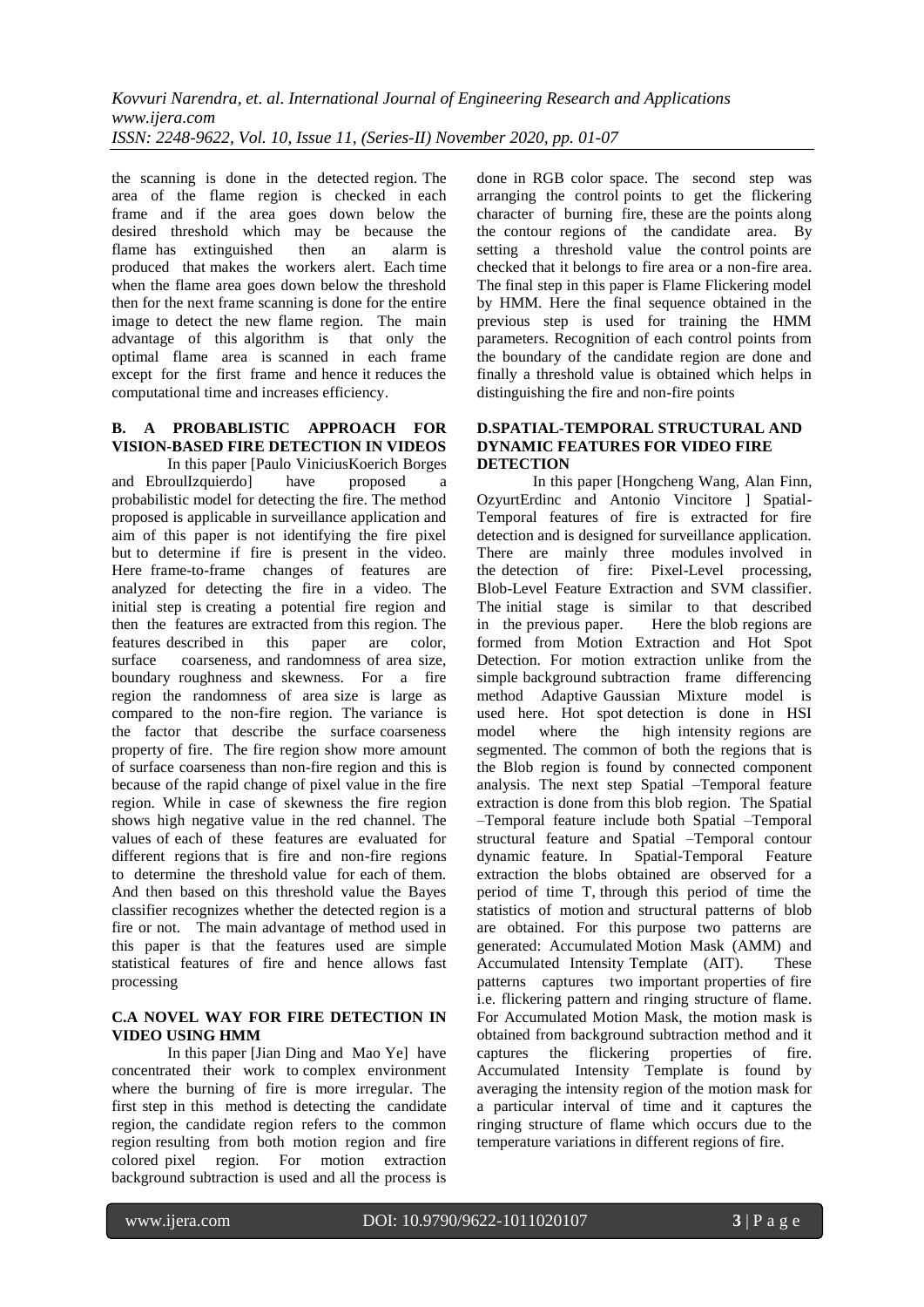#### **Fire detection**

Beyond classification of video content for search and retrieval, fire detection usually finds application in surveillance and related security systems .The majority of the vision-based fire detection systems employ some type of hybrid model combining color, geometry and motion information. In general, fire detection systems use color clues as a precondition to generate seed areas for possible fire regions. A growing interest in the topic, there is still not a large number of papers about fire detection in the computer vision literature. Many fire detection systems are based on satellite images or thermal analysis of satellite sensors

#### **Probabilistic pattern recognition**

The type of flames considered (hydrocarbon flames), it is noticed that for a given fire pixel, the value of red channel is greater than the green channel, and the value of the green channel is greater than the value of blue channel

Be very permissive and many non-fire regions may be included in the PFM. For this reason, additional analysis is necessary to further refine the results. To define a real burning fire, in addition to using chromatics, statistical and dynamic features are usually adopted to distinguish other fire aliases

#### **Significantly improve**

To exploit this characteristic, we use of the third order statistical moment (skewness) of the potential fire region as a feature. This is a simple and powerful discriminant, which significantly enhances the detection performance .The value of one of the channels is not very close to the expected stochastic mean for that channel, the result of the metric is significantly decreased, increasing the number of false-negatives.it is very hard to describe its texture with any given model. The randomness observed in fire can vary significantly in frequency response (periodicity is often not present) and gradient angles, for example. The variance is a well-known metric

#### **Video processing**

The fire region is usually located in the center of the frames. This fact is used to model the probability of occurrence of fire as a function of the position, enhancing the performance of the algorithm .The skewness, in particular, is a very useful descriptor because of the frequent occurrence of saturation in the red channel of fire regions. Also, we have proposed modifications to motion based features. For newscast videos, we model the probability of occurrence of fire as a function of the position, yielding an efficient performance.

#### **IV. LITERATURE SURVEY**

In [1] Paulo ViniciusKoerich Borges and EbroulIzquierdo, proposed a new identification metric based on color for fire detection in videos. Also identified important visual features of fire, like boundary roughness and skewness of the fire pixel distribution. The skewness is a very useful descriptor as the frequent occurrence of saturation in the red channel of fire regions is identified (figure 1). For newscast videos, model the probability of occurrence of fire as a function of the position, yielding an efficient performance.



While comparing with other methods which extract complicated features, the features discussed here allow very fast processing, making the system applicable not only for real time fire detection, but also for video retrieval in news contents, which require faster than real-time analysis.

In [2] Osman Gunay, BehçetUgurToreyin, KivancKose, and A. Enis Cetin, an EADF is proposed for image analysis (figure 2). In this work assumed that several sub algorithms are combined to get the main algorithm for a specific application. Each of the sub algorithm yields its own decision to representing its confidence level. Decision values are combined with weights, updated online by using no orthogonal eprojections onto convex sets describing subalgorithms. This framework is applied to a real time problem of wildfire detection. The proposed adaptive decision fusion method uses the feedback from guards of forest which is a limitation for the system.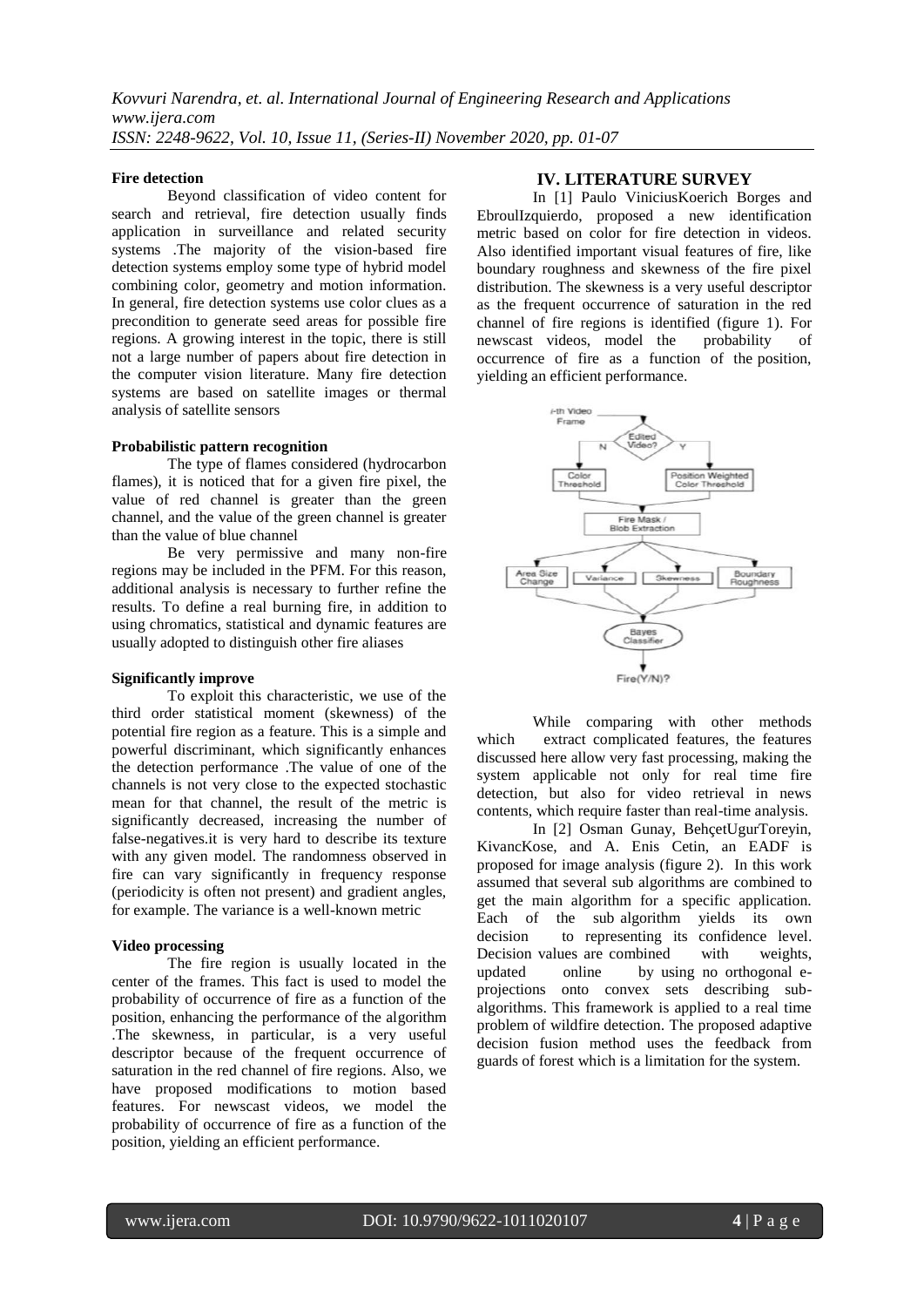

**Fig -2:** Flowchart of the weight update algorithm for one image frame[2].In [3] Martin Mueller, Peter Karasev, Ivan Kolesov, and Allen Tannenbaum proposed two novel optical flow estimators, optimal mass transport (OMT) and Non-Smooth Data(NSD). The dynamics of fire have motivated the use of motion estimators to differentiate fire from other non-fire object. The obtained moving region provides usefulspace on which to define motion features. These features reliably detect fire and reject non-fire motion, on a large dataset of videos. There is a chance for false detections in the presence of significant noise, partial occlusions, and rapid angle change. In [4] Kosmas Dimitropoulos, Panagiotis B armpoutis and Nikos Grammalidis, proposes a fire-flame detection to be used by an early fire detection and warning system (figure 3). The first step is to identify candidate fire regions using background subtraction and color analysis. Then the fire features are modelled by using various patio-temporal features such as color, flickering, spatial and spatial temporal energy. Dynamic texture analysis is used in each candidate region. The robustness of algorithm can be increased by estimation spatial-temporal consistency energy of each candidate fire region by comparing current and previous frames. The last step is to classify candidate region using classifier

Fig -3: An algorithm for modeling both the behavior of the fire using various spatial temporal features and the temporal evolution of the pixels' intensities in a candidate image block through dynamic texture analysis[4].In [5] Pasquale Foggia, AlessiaSaggese, and Mario Vento, proposes a method that is able to detect fires by analyzing videos. It introduce complementary information, based on color, shape variation, and motion analysis, and combined using a multi expert system known as MES. A descriptor based on a bag-of-words approach has been proposed to represent motion of objects.

#### **V. METHODOLOGY**

The aim of the paper is to generate a better system for the detection of fire flame in real time. By using previously proposed method and by proposing new techniques the better detection rate can be achieved by less consumption of time. The proposed algorithm is used to generate a robust system by using all the three algorithms. i.e. fire color detection (HSV), motion and edge detection combined.

**Motion Detection:** Motion analysis acts an important role due to increase in demand vision based image interpretation. Movement in a video can be detected by motion detection. Analyzation of difference in images of video frames is done. An adaptive background subtraction method is used for detecting the sudden lightning conditions and to generate foreground mask. Adaptive background subtraction maintains background model and parameters of background model evolve over time.



Fig.1. Block Diagram of Motion Detection System

In the above figure, frame of a video is input to the adaptive subtraction block. A subtraction between the present frame and background model is performed. After subtraction the image is segmented by threshold values. Then comparison is done between pixel and threshold value. Pixel value > Threshold value, then represent 1 i.e. whitePixel value  $\langle$  Threshold value, then represent 0 i.e. BlackMoving object is detected by white i.e. Foreground and remaining black i.e. background. Advantages of adaptive background subtraction is that a different threshold can be selected for each pixel and thus the pixels can be adaptive with time, objects become part of background without the destruction of current background and speedy recovery.

**Color Detection: -**Color detection is used to detect any occurrences of fire in a video. Using OpenCV model, a Color Detector model is built based on this block diagram



Normally the input is in RGB form, and then RGB form is converted to HSV form. Then the range representing HSV form of fire is applied to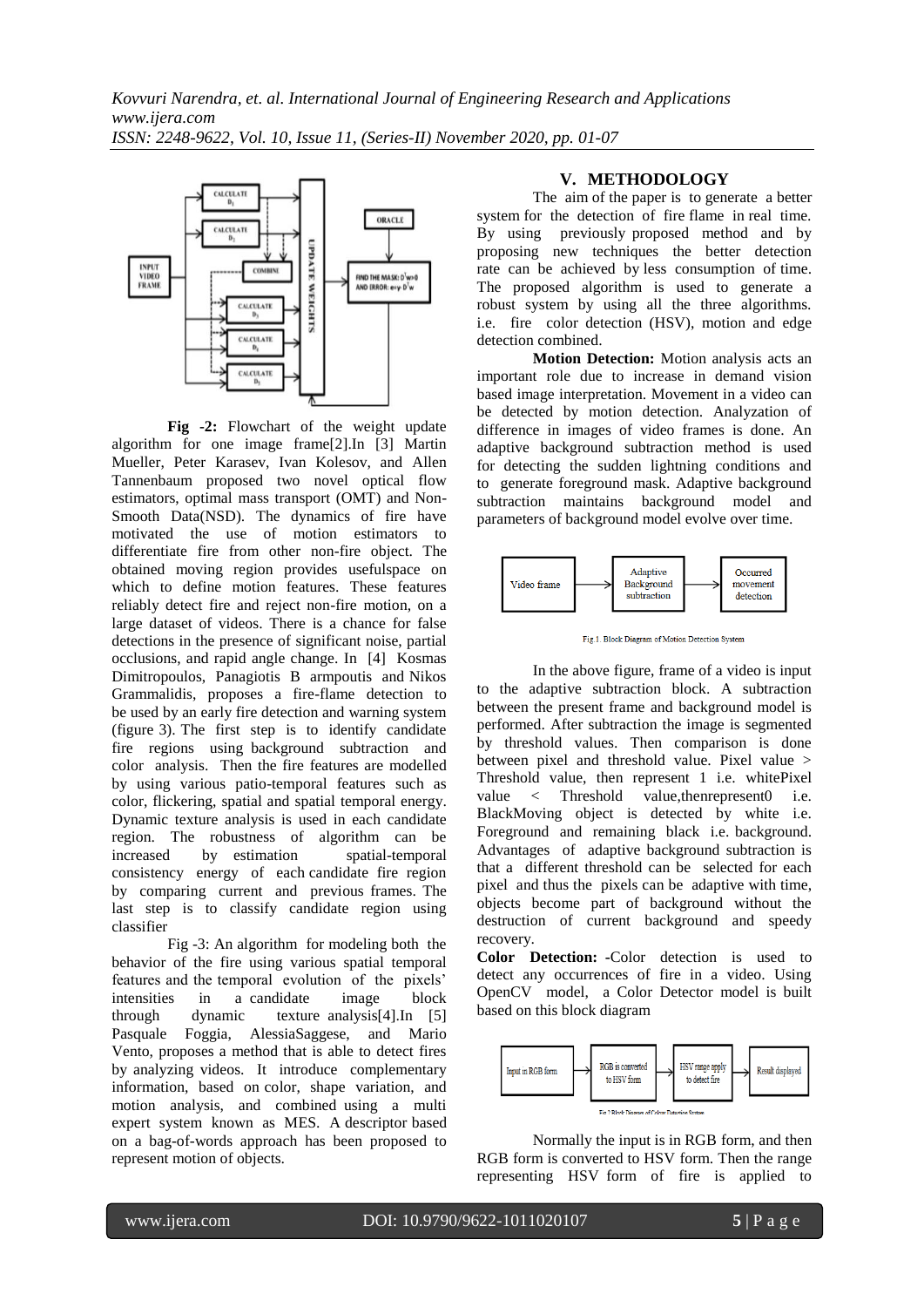detect only fire characteristics. Fire in HSV form is then displayed . HSV color space is chosen purposely because it has ability to differ illumination information from chrominance more effectively than the other color spaces. Threshold values for the fire are loaded in to the system, as par the threshold values color detection system display result only if the fire is detected. In Color Basics section hue is directly corresponded to the concept o hue. The advantages of using hue is the relation between tones around the color circle can be identified easy way also Shades, tints, and tones can be generated easily without affecting the hue. Saturation corresponds directly to the concept of tint in the Color Basics section, except that full saturation produces no tint, while zero saturation produces white, a shade of gray, or black. Value corresponds directly to the concept of intensity in the Color Basics section. The advantage of HSV is that each of its attributes is directly corresponded to the basic color concepts, which makes it conceptually simple.

**Edge Detection:** Edge is boundary between two zones .the chemically reacted and non-thermo chemically reacted zone. Mathematical representation of first order and second purchase derivatives is utilized for analyzation of detection of edge. Gradient is found by first order and magnitude of sting is allowed by second order. Detection of the coarse and superfluous edge in the flame image is the main motive. Mostly and widely used edge detection methods like Sobel, Laplacian and Canny methods are applied with proper parameters for processing of genuine images of flame



Fig.3 Block Diagram of Color Detection System

In the above diagram input image is in grey scale form, as grey form provides a good structure of animate, then an edge detection techniques are applied to give edges of images. Morphological Operations: Morphological operations like smoothing, filtering, erosion, dilation, thresholding have been used in each above methods to make system robust and effective to vision based. Smoothing operation is used to make image look very clear by capturing certain pattern of data. Erosion operation is used to reduce the noise by deleting the spikes of data and reduces the size of data. Dilation operation is used to fill the empty void between pixels to make data look very clear.

#### **VI. CONCLUSION**

This project proposed the simplest fire detection algorithm which is free from ordinary fire detection systems which consists of number of sensors. The objectives of this project were to create a system which would be able to detect flame using images from feed, such as a video feed. The system was made to detect flame while they are still small and have not grown too large. To Develop a System, we select OpenCV library which are specially developed for image processing purpose and having high processing speed. So the system gives us promising results.

#### **REFERENCE**

- [1]. X. Wu, C. Ngo, and Q. Li, "Threading and auto documenting news videos: A promising solution to rapidly browse news topics," IEEE Signal Process. Mag., vol. 3, no. 2, pp. 59–68, Mar. 2006.
- [2]. Y. Wang, Z. Liu, and J. C. Huang, "Multimedia content analysis-using both audio and visual clues," IEEE Signal Process. Mag., vol. 17, no. 6, pp. 12–36, Nov. 2000.
- [3]. MESH, Multimedia Semantic Syndication for Enhanced News Service, European Commission Project, IST 6th Framework Programme. Available: http://www.meship.eu/
- [4]. KSPACE, Knowledge Space of Semantic Inference for Automatic Annotationand Retrieval of Multimedia Content, European Commission Project, IST 6th Framework Programme. Available: http://k-space.eu/
- [5]. C. L. Lai, J. C. Yang, and Y. H. Chen, "A real time video processing based surveillance system for early fire and flood detection," in Proc.IEEE Instrum. Meas. Technol. Conf., Warsaw, Poland, May 2007,pp. 1–6.
- [6]. P. Huang, J. Su, Z. Lu, and J. Pan, "A firealarming method based on video processing," in Proc. IEEE Int. Conf. Intell. Inform. Hiding Multimedia Signal Process., Dec. 2006, pp. 359–364.
- [7]. T. Celik, H. Demirel, H. Ozkaramanli, and M. Uyguroglu, "Fire detection in video sequences using statistical color model," in Proc. IEEEInt. Conf. Acoust. Speech Signal Process., vol. 2. Toulouse, France, May2006, p. II.
- [8]. P. V. K. Borges, J. Mayer, and E. Izquierdo, "Efficient visual fire detection applied for video retrieval," in Proc. 16th Eur. Signal Process.Conf., Aug. 2008.
- [9]. B. U. Toreyin and A. E. Cetin, "Online detection of fire in video," inProc. IEEE Conf.